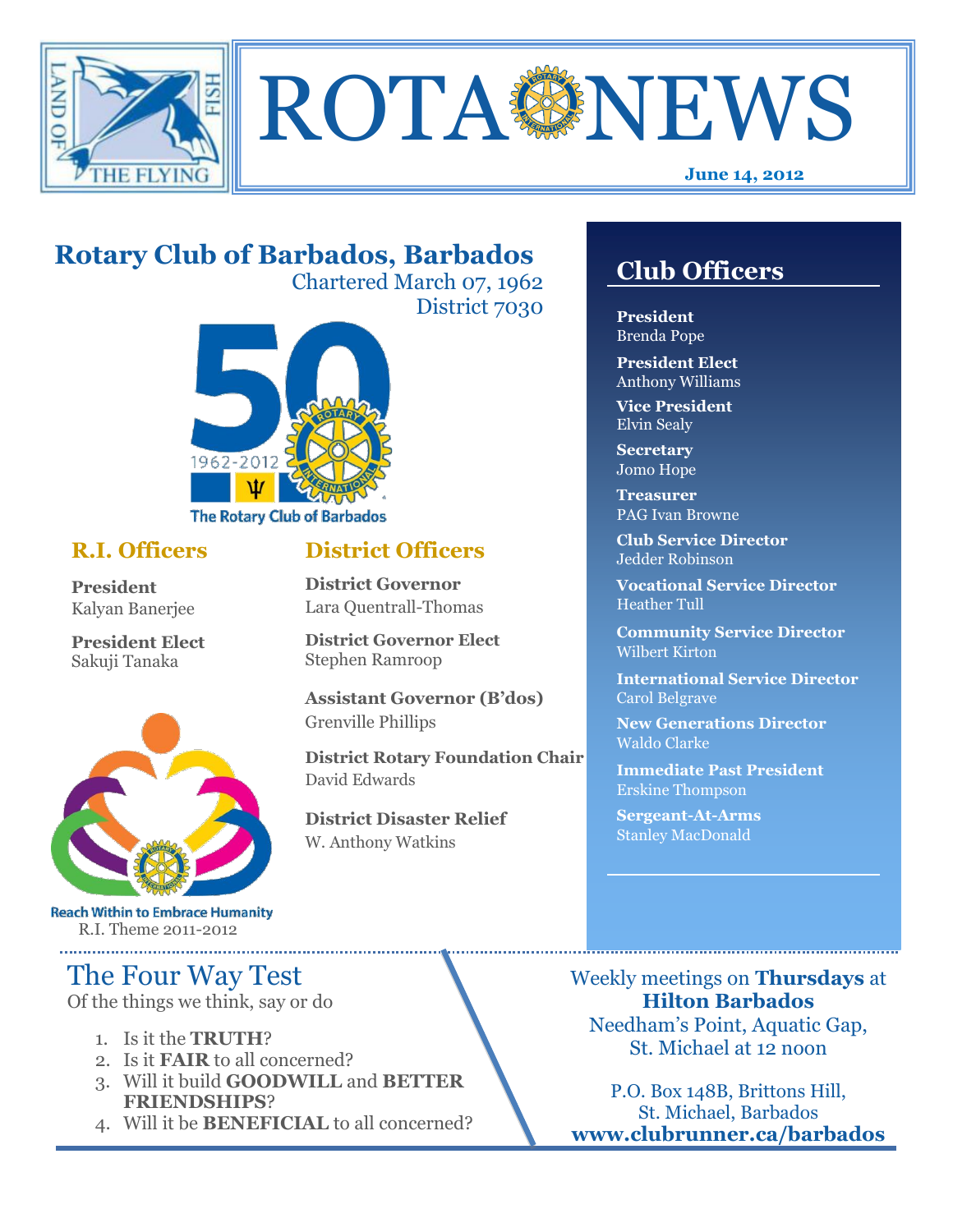Today we are pleased to welcome the following persons to our meeting:

- **Dr Shirley Jhagroo** of Breast Screening Programme of the Barbados Cancer Society
- **Stephen Brathwaite** and members of the Barbados National Youth Symphony Orchestra (BNYSO)
- Founding members of the **Interact Club of Codrington High School**

At the business meeting last week the following information was presented by the Directors:

## **International Service**

#### **Ambassadorial Scholarship:**

- Lisa Howard is starting her course August  $4<sup>th</sup>$ , 2012
- Her training will be arranged with PDG David and PP Andrew

### **Group Study Exchange (GSE): -**

- There are two GSE teams for 2012 . The first will be in October 2012. The second is still to be confirmed
- Applications need to be in by July 2nd, 2012.
- There will be a minimum of 8 and a maximum of 10 team members.
- Training of both teams will commence mid August, 2012.
- In addition to an ad in the paper, in conjunction with RCS we will do email blasts, as it is believed this will be more effective for our target group.
- We will also attend Morning Barbados to discuss GSE, as we did 3 years ago.

#### **Sea Wheelchair**

- British Women's Club has donated Bds\$3,000 towards purchase of another sea wheelchair.
- We are in process of ordering next 2 or 3 through PAG Fritz in Guadeloupe
- A meeting is also scheduled with Mr. Springer next week

## **Peace Scholarships**

- There was an ad in Sunday Sun (May 20th, 2012)
- Also email blast with TELL Barbados
- No applicants to date
- However one person identified who might be good candidate was sent the application form
- Her response has been positive and we are awaiting a definite response.
- Deadline for submission to the District is June 15th, 2012.

#### **Community Service Children's Homes**

- Tentative dates for the Leadership Development Training Camp for the children from Sterling and Farrs Homes are 7th to 17th August 2012.
- This year's camp to be held at Sterling, as the children from Farrs Home are being accommodated at Sterling, while Farrs is undergoing refurbishment.

#### **Senior Citizen**

- Proposed Senior Citizen concert for 23 June 2012 has been cancelled due to delays in repairs at the Main Guard.
- RBPF Band has offered to coordinate a post Crop-Over Sunset Concert for Senior Citizens on **18th August 2012** at the Main Guard.

#### **Challenged**

- The revised work programme at Boview will be completed this weekend.
- Residents of Boview will occupy the house within a week after completion of the work.

## **New Generations**

### **Interact**

- Still in the preparatory stages of chartering the new Interact club at Codrington High School (CHS).
- Convened two orientation meetings and prospective members have shown enthusiasm to get the club off the ground.
- They have forged ahead to start a "recycle" project" at the school and have already done initial "leg work" with B's Recycling to source bins and necessary collateral for the project.
- The St. Michael School Interact Club is still conducting their customary Friday meetings
- Representation from our Club is very active.
- Rtn Ron Williams reported that they want to start a T shirt project and he has volunteered to assist with this endeavour

## **Rotaract**

- The Rotaract Club UWI was a bit quiet this month due to exams
- Attempted to engage a tour with some youth from the homework programme, but poor planning and caused project to be shelved.
- President Shanith has informed that it is their intention to take about 25-30 students from the Ann Hill School on a tour of Harrisons Cave in June.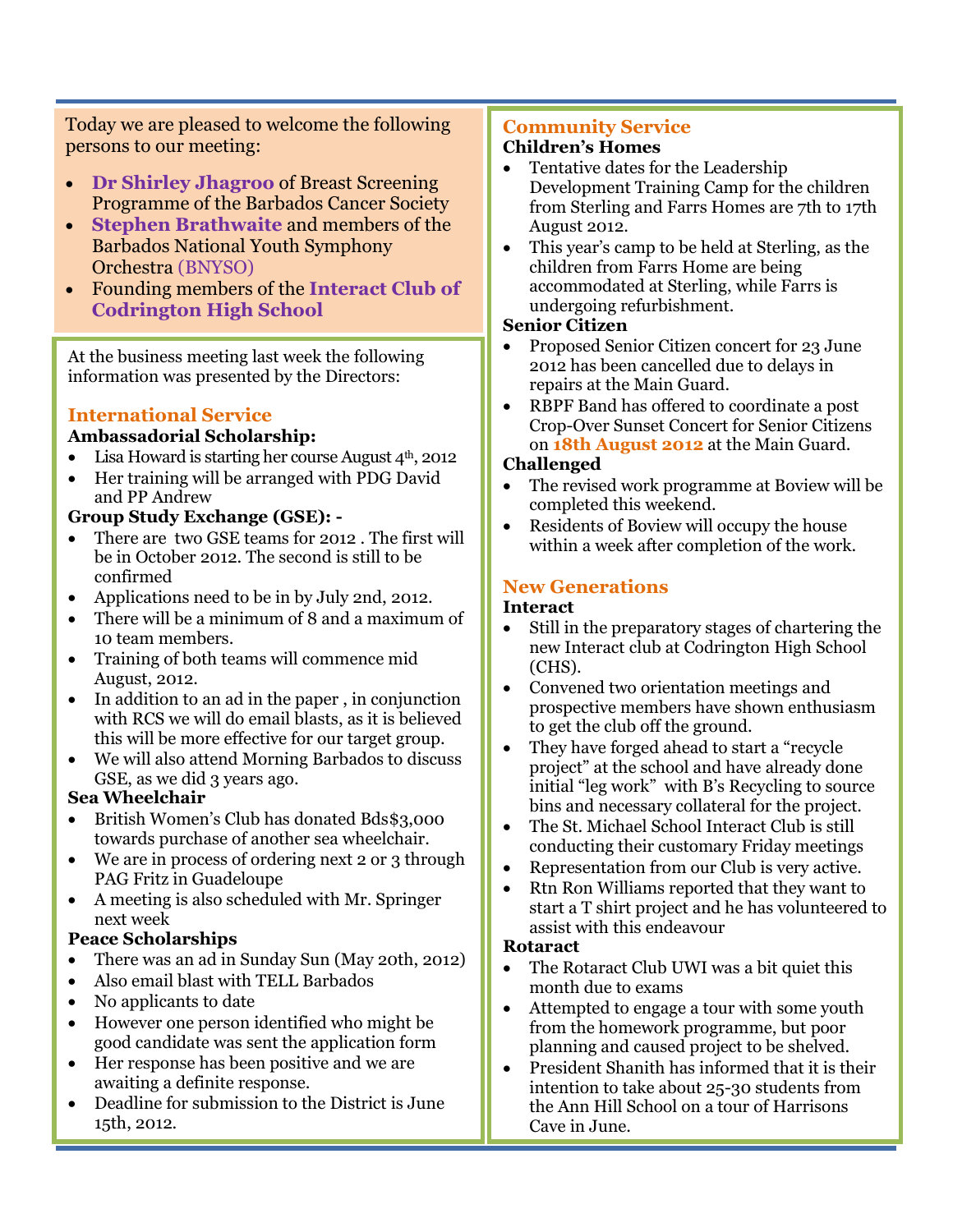## JUNE IS FELLOWSHIP MONTH

#### **Fellowship Project hits all the right notes**

Music is an integral part of Grenada's culture, and children in Grenada start learning to play instruments at a young age. But when back-to-back hurricanes hit the Caribbean island nation in 2004 and 2005, an unfamiliar silence fell over devastated schools.

The International Fellowship of Rotarian Musicians is bringing the music back. In its debut humanitarian project, it donated US\$2,500 to help rebuild the music program at St. Andrew's Roman Catholic School in Grenville. The school, which serves 500 students ages 5-15, lost all its musical instruments and books in the storms.

"Music inspires us all. It unites our children and enhances their feelings of self-worth and achievement," says Sister Lucy Gabriel, the school's director. The money helped purchase guitars, violins, music stands, and a partial set of steel pans, an important instrument in Caribbean music.



Children at St. Andrew's Roman Catholic School play with recorders donated by a member of the International Fellowship of Rotarian Musicians

Fellowship member Peter Sotheran, of the Rotary Club of Guisborough & Great Ayton, Cleveland, England, presented the funds to the school in a ceremony last year. He also delivered an additional \$3,000 and 36 secondhand recorders (wind instruments valued at about \$28 each) that his club had collected from donors in England.

"Before I had finished unpacking, the children were experimenting to see what sounds they could produce," says Sotheran, whose club worked with the Rotary Club of Grenada East to rebuild the school's library.

The International Fellowship of Rotarian Musicians was founded in 1972. Its 400 members organize musical performances at Rotary functions, including RI conventions. As part of its mission to promote musical literacy, the group has started funding other school and community projects similar to the one in Grenada.

# **Join a Rotary Fellowship**

The International Fellowship of Rotarian Musicians isn't the only show in town. There are more than 80 Rotary Fellowships. From sports and hobbies to professional interests, these groups draw members from around the world. They're just one more way Rotarians are promoting international fellowship, friendship, and service.

#### **PolioPlus**





**W**hen polio is wiped off the planet, Rotarians' ingenuity will deserve much of the credit. Panda hot air balloon rides and polar plunges are just some of the creative ways Rotarians raised money for Rotary's Challenge and educated their communities about the need to eradicate the disease.

- **Biggest kicks:** The Kick Polio Out of Africa campaign, which launched in February 2010 in anticipation of the FIFA World Cup. It started with a symbolic kicking of a soccer ball signed by Nobel Peace Prize laureate and polio survivor Desmond Tutu.
- **Most illuminating:** The countless landmarks lit with the End Polio Now message, including the Pyramid of Khafre near Cairo; Frere Hall in Karachi, Pakistan; the Taipei 101 building in Taiwan; and the Colosseum in Rome
- **Most likely to rise to great heights:** The 10 skydivers who jumped over the Amazon River in Manaus, Brazil, with an End Polio Now banner, and the Polio Panda hot air balloon that was part of a fundraising project of the Rotary Club of Albany, Ore., USA
- **Most record-setting:** The more than 100 clubs in 23 countries, led by the Rotary Club of Grantham, England, that broke the Guinness world record for one-hour swimming on 25 February 2012. During the hour of 12:00-13:00 GMT, 5,207 participants across 15 time zones each swam over 100 meters, more than double the previous record. The event raised US\$87,500.
- **Most driven:** Rotarians in District 3291 (India), who drove in a race to solve puzzles and decipher clues at checkpoints across Kolkata while raising awareness about polio eradication, and Rotarians in Fortaleza, Brazil, who organized a 68-car caravan that drove 45 miles, showcasing End Polio Now stickers and raising US\$10,000 from corporate sponsors
- **Most amazing story:** Elementary school student Ian Schwartz, of Eugene, Ore., USA, who opted to collect donations for PolioPlus rather than receive birthday presents after reading the illustrated "Amazing Stories of Polio" in *The Rotarian*. Ian's earnings, matched by his parents and boosted by the Rotary Club of Eugene, totaled \$1,640.
- **Best dressed:** The Rotaract Club of Windsor, Ont., Canada, which raised C\$5,000 by hosting a fashion show, and the Rotary Club of Fremont Warm Springs Sunrise, Calif., USA, whose own fashion show raised more than US\$52,600
- **Most stick-to-it-iveness:** Interact clubs in District 3291 (India), which raised US\$3,200 by selling End Polio Now bumper stickers for a minimum donation of \$2 each
- **Sweet staff award:** Rotary International staff members, who held a Pies for Polio bake-off that raised just over US\$400. The winning pie was a classic pecan.
- **Greenest thumb**: The Rotary Club of Medford, Ore., USA, which sold 3,222 of its trademarked Goodbye Polio Rose bushes, raising more than \$50,000